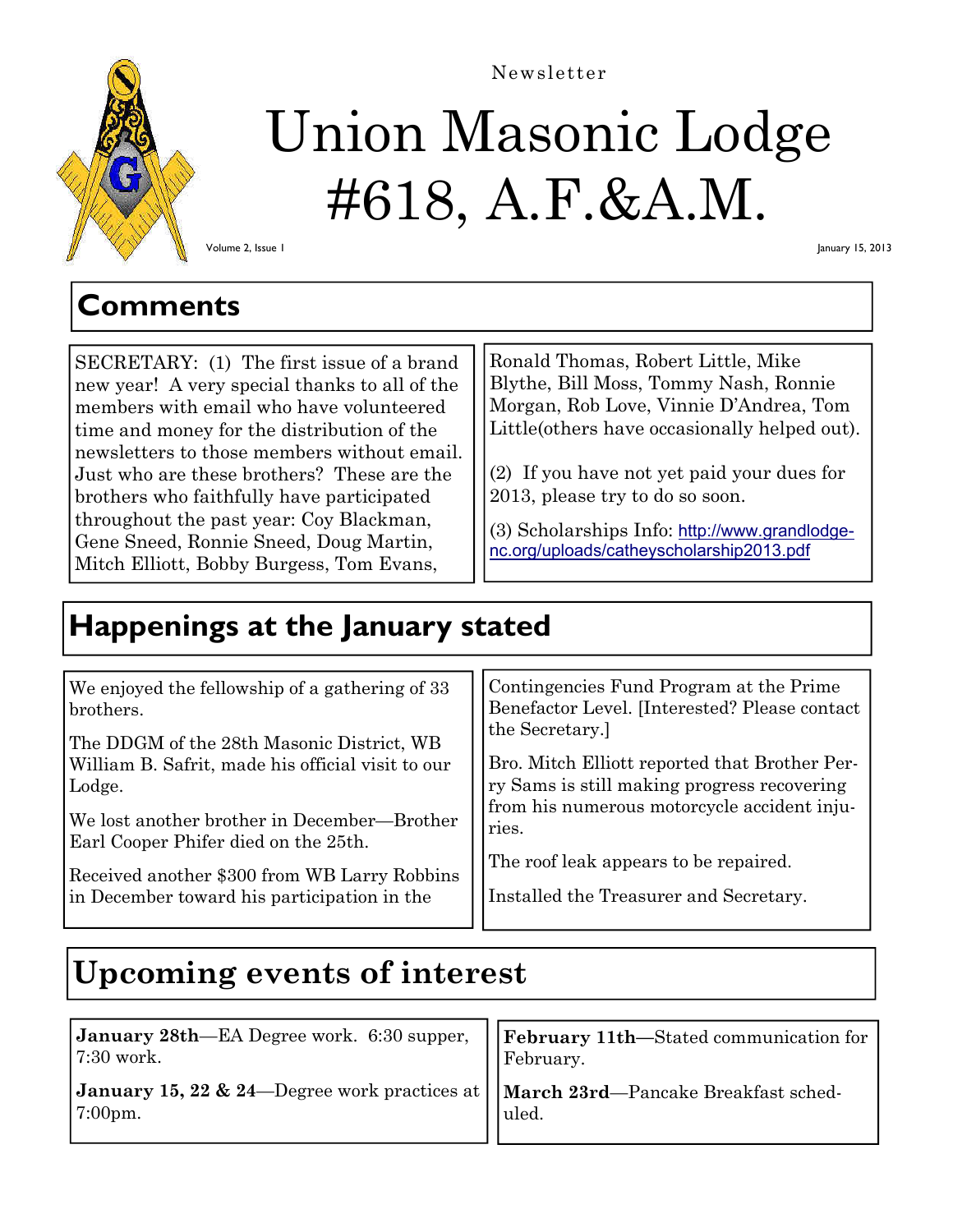**January Birthdays (by age)** 

| <b>AGE / BIRTH DATE REPORT</b><br>(sorted by age)<br><b>Age Birth Date Name</b><br>93 01/02/1920 JAMES B. ROB-<br><b>ERTS JR</b><br>77 01/03/1936 CHARLES E. MOR-<br>I RIS JR<br>75 01/09/1938 JAMES F. MOR-<br>l GAN<br>71 01/01/1942 GERALD L.<br><b>GRESHAM</b> | 69 01/15/1944 ROGER D. RICE<br>66 01/19/1946 JACKIE H.<br><b>HARTSELL</b><br>66 01/01/1947 COY D. BLACK-<br><b>MAN</b><br>63 01/03/1950 KENNETH W.<br><b>FLOYD</b><br>61 01/26/1951 MITCHELL L.<br><b>REEDER</b><br>59 01/19/1953 SAMUEL B. KEEN-<br>EY | 54 01/16/1958 JIMMY W.<br><b>BROOKS</b><br>51 01/18/1961 JOSEPH A. ABBA-<br><b>TIELLO</b><br>45 01/22/1967 MICHAEL W. HAT-<br><b>LEY</b><br>38 01/18/1974 BILLY D. MCKEN-<br>ZIE JR |
|--------------------------------------------------------------------------------------------------------------------------------------------------------------------------------------------------------------------------------------------------------------------|---------------------------------------------------------------------------------------------------------------------------------------------------------------------------------------------------------------------------------------------------------|-------------------------------------------------------------------------------------------------------------------------------------------------------------------------------------|
|--------------------------------------------------------------------------------------------------------------------------------------------------------------------------------------------------------------------------------------------------------------------|---------------------------------------------------------------------------------------------------------------------------------------------------------------------------------------------------------------------------------------------------------|-------------------------------------------------------------------------------------------------------------------------------------------------------------------------------------|

### **February Birthdays (by age)**

| <b>AGE / BIRTH DATE REPORT</b> | 69 02/28/1943 JIMMY L. HATH- | <b>MARTIN</b>                |
|--------------------------------|------------------------------|------------------------------|
| (sorted by age)                | <b>COCK</b>                  | 54 02/22/1958 EDWARD C.      |
| <b>Age Birth Date Name</b>     | 62 02/27/1950 WILLIAM O.     | <b>DAVIS III</b>             |
| 80 02/12/1932 ROBERT J.        | <b>DENNIS</b>                | 50 02/24/1962 ROBERT A.      |
| <b>MCEACHERN JR</b>            | 59 02/17/1953 WILLIAM M.     | <b>LOVE JR</b>               |
| 70 02/14/1942 LARRY W.         | <b>WIDENHOUSE III</b>        | 25 02/20/1987 ROBERT L. STE- |
| <b>ROBBINS</b>                 | 58 02/27/1954 DOUGLAS E.     | <b>GALL</b>                  |

### **Of Masonic Interest (Ancient Landmarks of Freemasonry. Source: MasonicWorld.com)**

#### **25 LANDMARKS OF FREEMASONRY(9 - 13)**

#### LANDMARK NINTH

THE NECESSITY FOR FREEMASONS TO CONGREGATE IN LODGES is another Landmark. It is not to be understood by this that any ancient Landmark has directed that permanent organization of subordinate Lodges, which constitutes one of the features of the Masonic system as it now prevails. But the Landmarks of the Order always prescribed that Freemasons should from time to time congregate together, for the purpose of either operative or speculative labor, and that these congregations should be called Lodges. Formerly these were extemporary meetings called together for special purposes, and then dissolved, the brethren departing to meet again at other times and other places, according to the necessity of circumstances.

(continued on p3)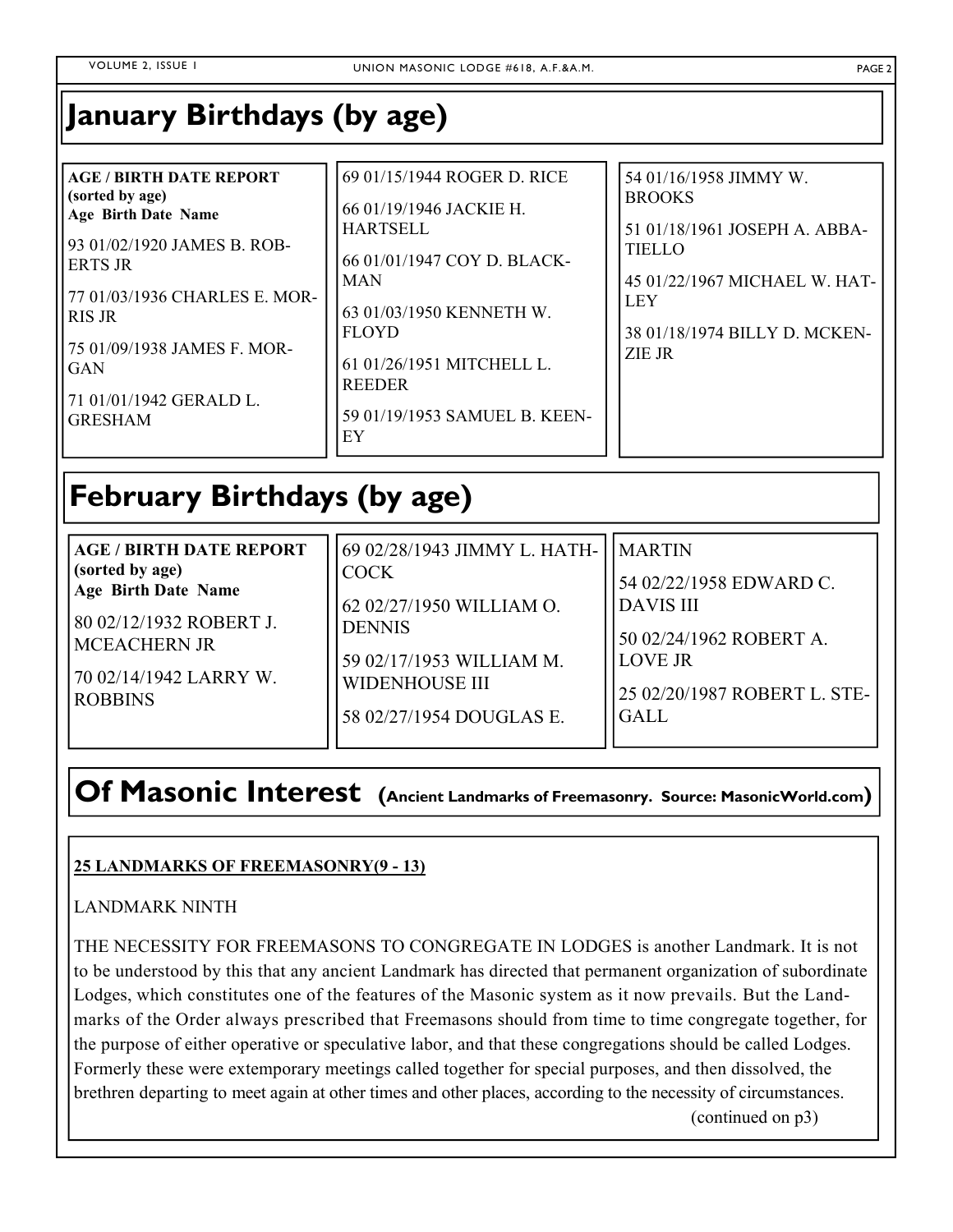#### (continued from p2)

But Warrants of Constitution, By-laws, permanent officers and annual arrears, are modern innovations wholly outside of the Landmarks, and dependent entirely on the special enactments of a comparatively recent period.

#### LANDMARK TENTH

THE GOVERNMENT OF THE CRAFT, when so congregated in a Lodge by a Master and two Wardens, is also a Landmark. To show the influence of this ancient law, it may be observed by the way, that a congregation of Freemasons meeting together under any other government, as that for instance of a president and vice-president, or a chairman and sub-chairman, would not be recognized as a Lodge. The presence of a Master and two Wardens is as essential to the valid organization of a Lodge as a Warrant of Constitution is at the present day. The names, of course, vary in different languages, the Master, for instance, being called Venerable in French Freemasonry, and the Wardens Surveillance, but the officers, their number, prerogatives and duties, are everywhere identical.

#### LANDMARK ELEVENTH

THE NECESSITY THAT EVERY LODGE, WHEN CONGREGATED, SHOULD BE DULY TILED, is an important Landmark of the Institution, which is never neglected. The necessity of this law arises from the esoteric character of Freemasonry. As a secret Institution, its portals must of course be guarded from the intrusion of the profane, and such a law must therefore always have been in force from the very beginning of the Order. It is therefore properly classed among the most Ancient Landmarks. The office of Tiler is wholly independent of any special enactment of Grand or Subordinate Lodges, although these may and do prescribe for him additional duties, which vary in different jurisdictions. But the duty of guarding the door, and keeping out cowans and eavesdroppers, is an ancient one, which constitutes a Landmark for his government.

#### LANDMARK TWELFTH

THE RIGHT OF EVERY FREEMASON TO BE REPRESENTED in all general meetings of the Craft, and to instruct his representatives, is a twelfth Landmark. Formerly, these general meetings, which were usually held once a year, were called General Assemblies, and all the fraternity, even to the youngest Entered Apprentice, were permitted to be present. Now they are called Grand Lodges, and only the Masters and Wardens of the Subordinate Lodges are summoned. But this is simply as the representatives of their members. Originally, each Freemason represented himself; now he is represented by his officers. This was a concession granted by the fraternity about 1717, and of course does not affect the integrity of the Landmark, for the principle of representation is still preserved. The concession was only made for purposes of convenience.

#### LANDMARK THIRTEENTH

THE RIGHT OF EVERY FREEMASON TO APPEAL from the decision of his brethren in Lodge convened, to the Grand Lodge or General Assembly of Freemasons, is a Landmark highly essential to the preservation of justice, and the prevention of oppression. A few modern Grand Lodges, in adopting a regulation that the decision of Subordinate Lodges, in cases of expulsion, cannot be wholly set aside upon an appeal, have violated this unquestioned Landmark, as well as the principles of just government.